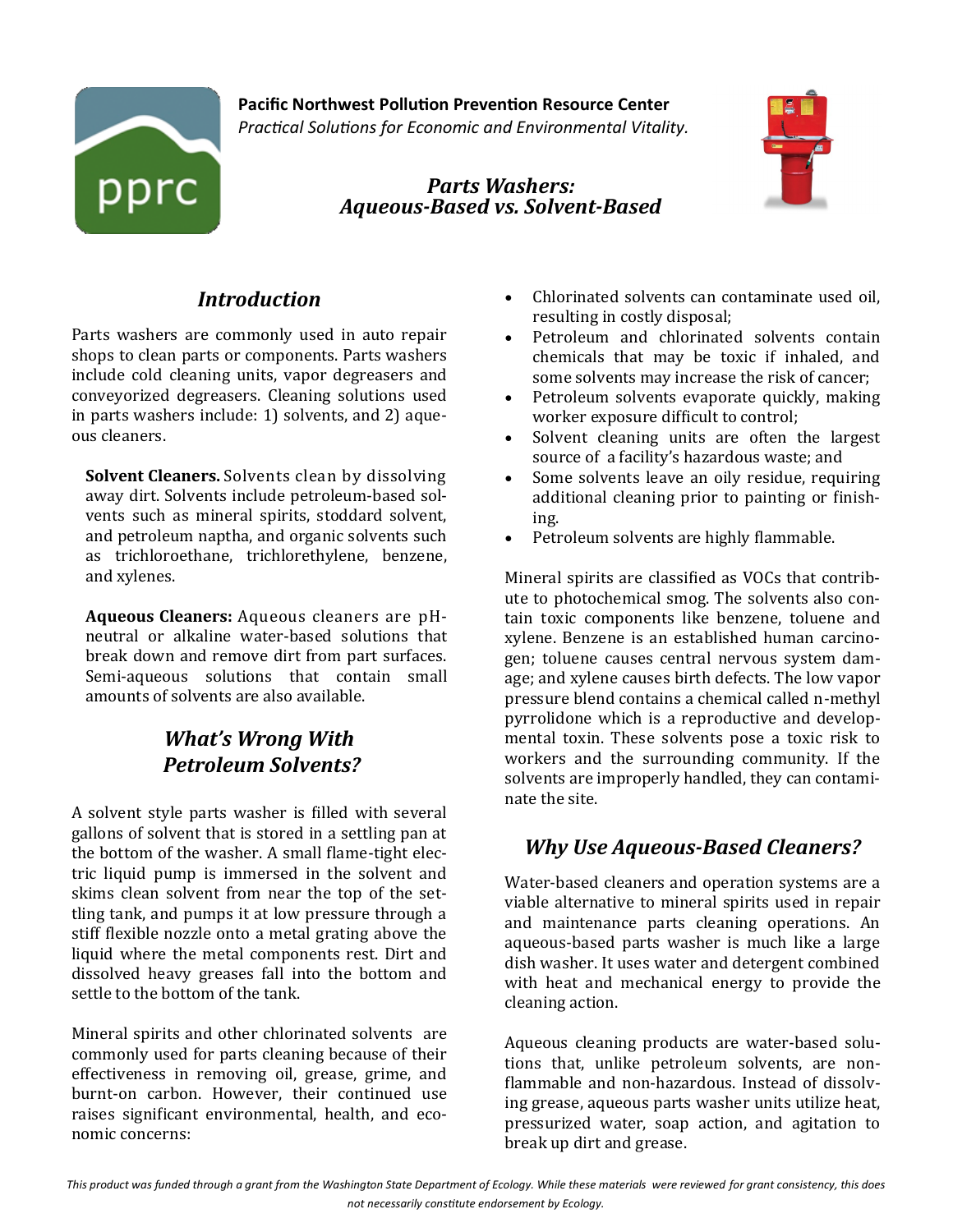Although they clean differently, aqueous cleaners perform as well as solvents in most cases. Some units are even fully automated, thereby reducing labor costs and increasing productivity.

## **Advantages of Using Aqueous-Based Solvents**

- Lower hazardous waste generation and management costs;
- Little or no solvent vapors or aerosol mists that can be harmful to your workers' health;
- Equal or better cleaning performance;
- Reduction in cleaning labor with some aqueous cleaning units;
- Large cleaning capacities;
- Elimination of fire hazards;
- Longer solution life.

## *Cleaning Systems*

There are five major cleaning system types commonly used today:

## **Sink-On-A-Drum**

This type is the most common used in auto repair shops. It is a sink with a brush mounted on a drum which contains the water-based cleaner. The sink has a faucet and flow brush for cleaning the parts. The water-based cleaner is heated to about 105°F. Many units have filters for removing particulates and oil; some units have oil skimmers. The units are made of metal or plastic. Because the workers' hands contact the cleaner, the formulations used with a sink-on-a-drum must have a neutral pH to prevent skin damage.

| <b>Advantages</b>                            | <b>Disadvantages</b>                             |
|----------------------------------------------|--------------------------------------------------|
| -Ideal for light-duty cleaning<br>activities | -Difficult to clean heavy or stub-<br>born soils |
| -Lower initial start-up costs                | -Not suitable for large parts                    |
| -No toxic vapors, less irritating<br>to skin |                                                  |
| -Minimal waste production                    |                                                  |

## **Enzyme Cleaning System**

These systems are generally modified sink-on-adrum units. They are made of plastic and the cleaner is heated to about 105 degrees F. The system includes an enzyme cleaning formulation that supports the growth of microbes which are introduced either directly into the cleaning formulation or in a filter. Because there are microbes, the formulation is of neutral pH. The microbes biodegrade the oil. An advantage of this system is that the bath cleans itself and may last indefinitely without requiring changeout. The majority of debris, oil, grease, and dirt should be removed prior to placement in cleaning unit. Heavily soiled parts may overload the system.

| <b>Advantages</b>                            | <b>Disadvantages</b>                                                                                                                                        |
|----------------------------------------------|-------------------------------------------------------------------------------------------------------------------------------------------------------------|
| -Ideal for light-duty cleaning<br>activities | -Microbial units require more<br>maintenance to keep microbes<br>alive<br>-Difficult to clean heavy or stub-<br>born soils<br>-Not suitable for large parts |
| -Lower initial start-up costs                |                                                                                                                                                             |
| -No toxic vapors, less irritating<br>to skin |                                                                                                                                                             |
| -Minimal waste production                    |                                                                                                                                                             |

## **Immersion Parts Washer**

This type of unit consists of a sink with a false bottom. The bottom can be removed or opened so the parts can soak in the reservoir. Like the sink-on-adrum, there is a faucet and flow brush for hand detailing the parts. The units are heated to about 105°F and can contain filters and oil skimmers. Both metal and plastic units are available.

| <b>Advantages</b>                                  | <b>Disadvantages</b>                           |
|----------------------------------------------------|------------------------------------------------|
| -Reduces scrubbing time and<br>reduces labor costs | -More expensive than Sink-On-A-<br>Drum units. |
| -Allows for extended soaking                       | -May be difficult to clean                     |

## **Spray Cabinet**

In this type of system, the parts are placed inside a cabinet and the door is closed. High pressure spray from nozzles flushes the parts and cleans them just like a dishwasher. This is a more aggressive cleaning method than the other

systems. The formulation can be neutral or alkaline since the workers' hands do not contact it. The formulation is generally heated to between 120° and 180°F. These units are made of metal and often have filters or oil skimmers. Spray cabinets, because they are automated, reduce labor costs for cleaning. *(NOTE: never use mineral spirits in a spray cabinet as this could create a fire/explosive hazard.)*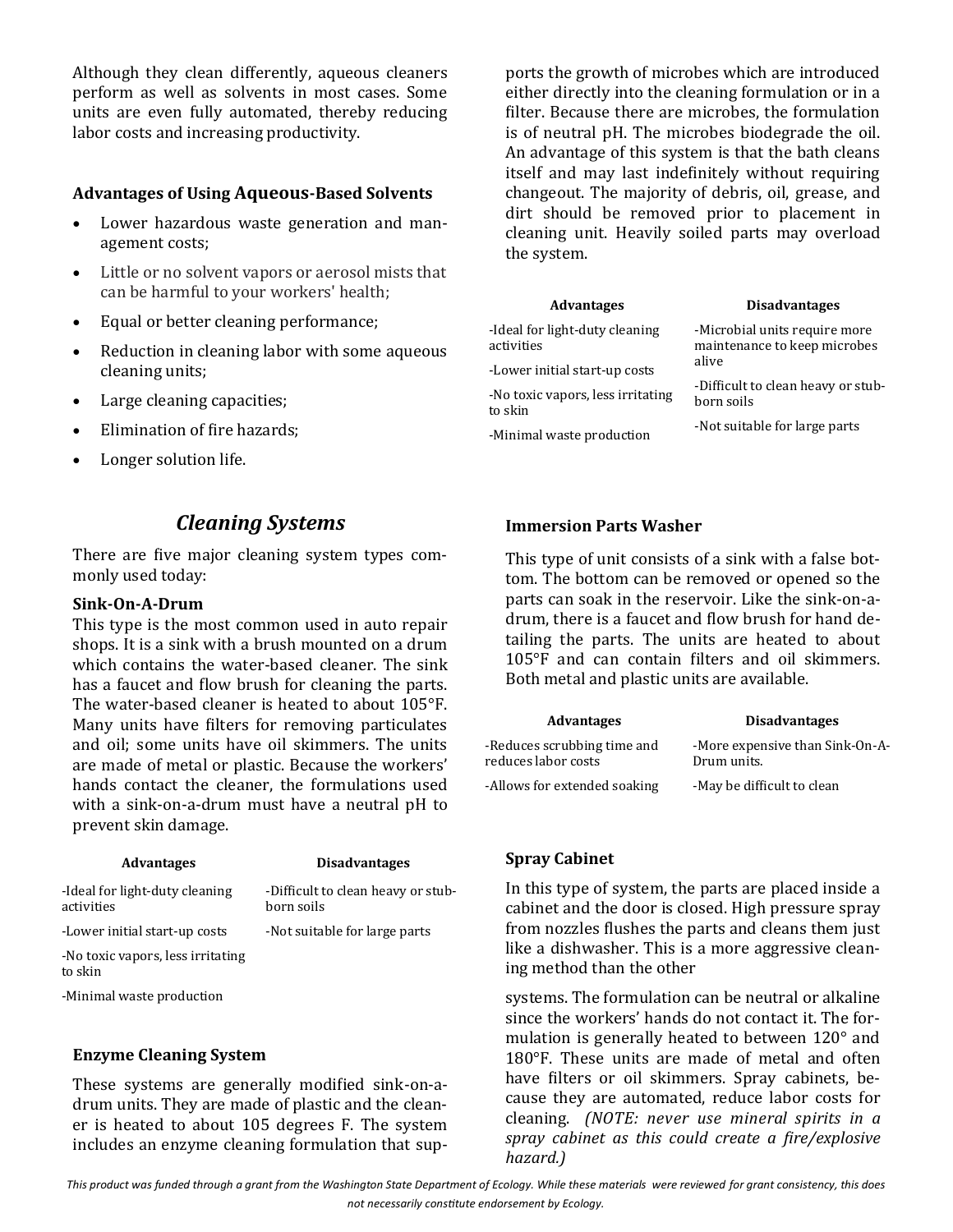#### **Advantages**

--High level of cleaning performance

--Ideal for heavily soiled parts

--Large cleaning capacities available

--Automatic units reduce labor costs

--Lower waste management costs

### **Ultrasonic System**

This type of system relies on sound energy to accomplish cleaning. Through a process called cavitation, the energy causes bubbles to form; these bubbles explode in crevices and holes to clean the parts. These systems are most appropriate for cleaning complex parts like transmissions and carburetors. Higher pH cleaners can be used in these units since workers' hands do not contact the cleaner. Like the spray cabinet, these systems are automated so they reduce labor costs for cleaning. Similarly, you should avoid using mineral spirits in this kind of system.

#### **Advantages**

#### **Disadvantages**

-Ideal for hard to clean parts with blind holes or hidden surfaces (transmissions, carburetors)

- High initial start-up cost

-Very high performance cleaning

-Significant reduction in cleaning labor



# *Managing Your Aqueous*

## *Cleaning Wastes*

Aqueous wastes are typically less toxic than petroleum solvents and, therefore, managing those wastes is often easier and less expensive. Proper management of aqueous wastes depends on the type of cleaning solution used, type of equipment, and the type of wastewater treatment system in the facility. (*Note: It is illegal to dispose of any parts washer solutions into drywells, onsite septic systems, storm drains, or onto the ground).* 

- **Onsite Septic Tanks:** No type of industrial waste may ever be disposed into on-site septic systems. This may contaminate your septic tank or drain field, which may result in a costly system failure.
- **Oil/Water Separators:** Since parts washers emulsify oils and greases, disposal of aqueous solution into an oil/water separator is not effective. When emulsified, oils are not separated and will simply pass through the system.
- **Municipal Sewer System:** In some cases, aqueous solutions may disposed into the municipal sewer system. However, special permission is required from the sewer utility, who may also require laboratory testing of the waste. *Always contact your municipal wastewater utility before utilizing this disposal method.*
- **Evaporation of Aqueous Solutions:** Since most aqueous solutions do not contain volatile organic compounds (VOCs) , they may be evaporated, leaving only a smaller amount of sludge for disposal. Some parts washers may contain special evaporator units for this specific purpose. (*Note: It is unlawful to evaporate petroleum solvents for disposal purposes).*
- **Disposal by Hazardous Waste Vendor:** Utilizing a waste disposal vendor is the preferred method for managing aqueous solutions. Since aqueous solutions are less toxic than petroleum solvents, disposal costs are generally less. Studies have shown that large waste vendors typically charge approximately 1/3 less for aqueous solutions. Furthermore, utilizing a licensed vendor reduces your liability and ensures that the waste is properly disposed.
- **Disposal of Aqueous Sludge:** Tests have shown that aqueous sludge typically contains toxic heavy metals and solvents and therefore, should not be disposed into the normal trash. It is recommended that all sludge be managed as hazardous waste.
- **Other Types of Waste:** Waste such as skimmed oil sludge and solution filters should be managed as dangerous waste. (*Note: The Washington Department of Ecology does not allow skimmed oil or sludge to be mixed with used oil).*

solvent unit --May require rust prevention for steel parts (rust inhibitors, additional drying)

start-up cost

**Disadvantages** --Moderate to high initial

--Uses more electricity than